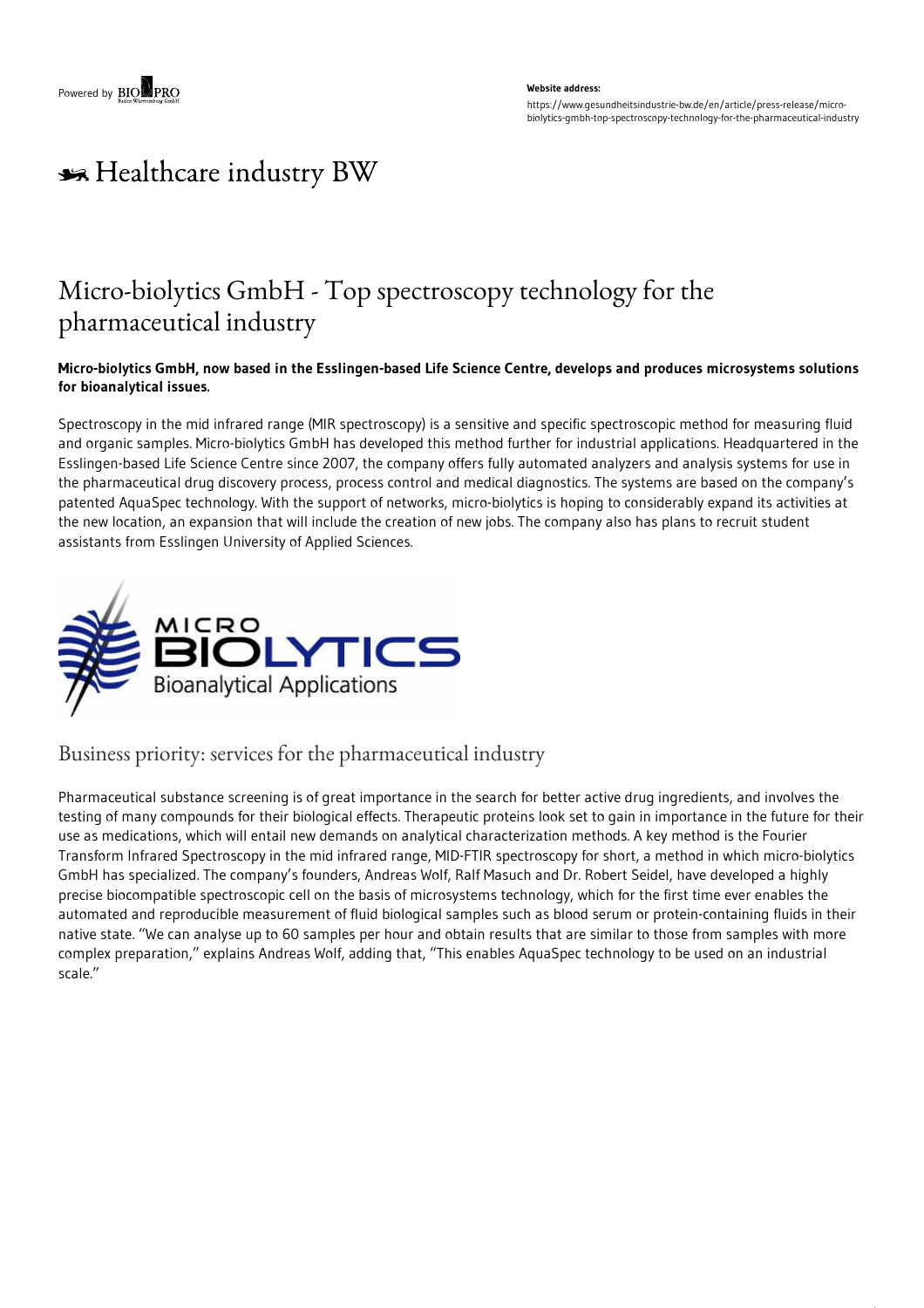

The founders of micro-biolytics GmbH, Dr. Robert Seidel, Andreas Wolf and Ralf Masuch (from l. to r.) © micro-biolytics GmbH

While they were looking for new facilities, the former Freiburg/Breisgau company's choice fell on the Life Science Centre in Esslingen – not least thanks to the dedication of the Centre's CEO, Gottwald Schäfter. "The new location provided the perfect environment for micro-biolytics; that is why we decided to relocate to Esslingen," said Robert Seidel. In the Life Science Centre, the company found perfect conditions for its operations in terms of laboratory equipment, scientific environment and financing possibilities. The company receives financial support through a silent partnership with the Life Science Fund Esslingen, which provides financing to the tune of €250,000. Contacts with regional institutions, including the Fraunhofer Institute for Interfacial Engineering and Biotechnology IGB, the Institute for Biochemistry at the University of Stuttgart or the Stuttgart-based Robert Bosch Hospital were already in place prior to the company's relocation.

Since its foundation in 2001, micro-biolytics GmbH has further developed the patented AquaSpec technology and changed its business priority to services for the pharmaceutical industry. The AquaSpec technology is sold worldwide through the company's distribution partner Bruker Optics GmbH. The company's service portfolio ranges from the development of individual applications, to service measurements in combination with statistical and mathematical data analysis up to the integration of the AquaSpec technology into the pharma/industrial production process. Major focus is put on the analysis of medications. "We provide the pharmaceutical industry with important data on the properties of drug compounds such as their stability, but also with information that helps accelerate the drug development process and eventually also contributes to making drugs safer," said Ralf Masuch.

At the new location, the company's main plan is to establish its existing service portfolio as well as developing medical diagnostics as a new field of business. Numerous small studies on Alzheimer's or scrapie (a fatal brain disease in sheep) have already commenced and the company has become involved in a BMBF-funded project in the pharmaceutical area, said Andreas Wolf.

Source: BioRegio STERN - 07.01.2008